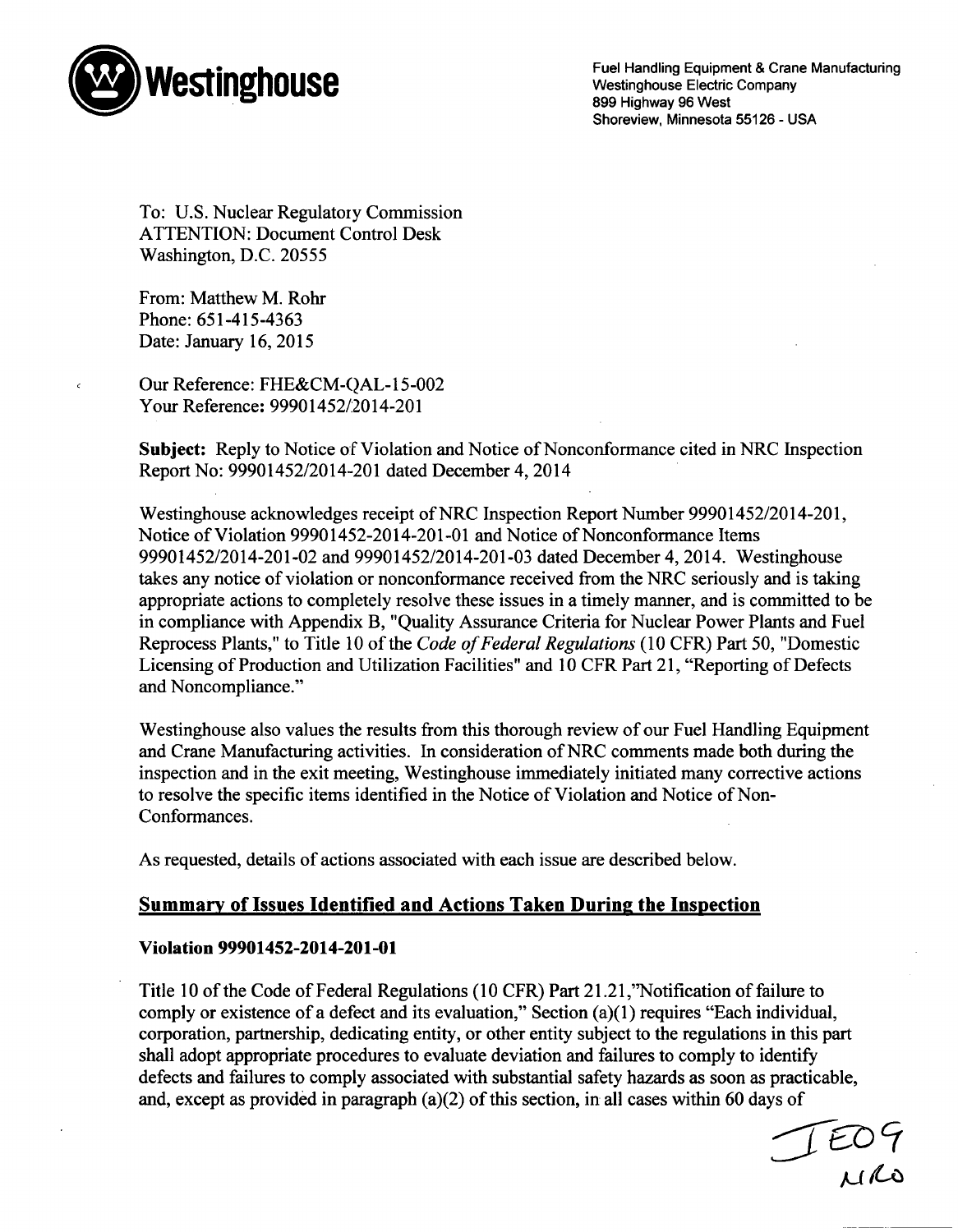discovery, in order to identify a reportable defect or failure to comply that could create a substantial safety hazard, were it to remain uncorrected."

Section 21.21(a)(2) requires "Each individual, corporation, partnership, dedicating entity, or other entity subject to the regulations in this part shall adopt appropriate procedures to ensure that if an evaluation of an identified deviation or failure to comply potentially associated with a substantial safety hazard cannot be completed within 60 days of discovery of the deviation or failure to comply, an interim report is prepared and submitted to the Commission through a director or responsible officer or designated person as discussed in Section 21.21(d)(5). This interim report should describe the deviation or failure to comply that is being evaluated and should also state when the evaluation will be completed. This interim report must be'submitted in writing within 60 days of discovery of the deviation or failure to comply.

Contrary to the above, as of October 24, 2014, FHE&CM failed to evaluate a deviation potentially associated with a substantial safety hazard in accordance with 10 CFR 21.21 (a)(1) or provide an interim report in accordance with 10 CFR 21.21 (a)(2). Specifically, FHE&CM did not conduct an evaluation or provide notification of a commercial-grade dedication (CGD) deviation potentially associated with a substantial safety hazard identified in Corrective Action, Prevention, and Learning System (CAPAL) Issue ID 100000536, dated July 12, 2013, which was related to a cask crane trolley upgrade that was shipped to V.C. Summer Unit 1 in February 2013.

This is a Severity Level IV violation (Section 6.9.d of the NRC Enforcement policy).

### Response:

## The actions for this Violation are tracked under Westinghouse **CAPAL** 100059406.

### **(1)** The reason for the noncompliance:

Westinghouse accepts the Notice of Violation and offers the following discussion regarding the circumstances which resulted in the Violation:

As part of the evaluation to determine cause, an Apparent Cause Analysis (ACA) was performed. This investigation identified two underlying areas of apparent cause.

FHE&CM Issue Review Committee (IRC) members lacked the knowledge in July 2013 to determine the correct answer to the safety assessment question in the Corrective Action program. During IRC review it is critical that the proper safety assessment be performed. The time metrics established for notification per WEC 21.0, *Identification and Reporting of Conditions Adverse to Safety,* begin once the issue is identified. This will only begin if properly indicated in the CAPAL issue after assignment by the IRC. In this case, if the IRC did not recognize the impact of the issue that was identified, then the issue would not have been coded as a Condition Adverse to Nuclear Safety. As a result, no evaluation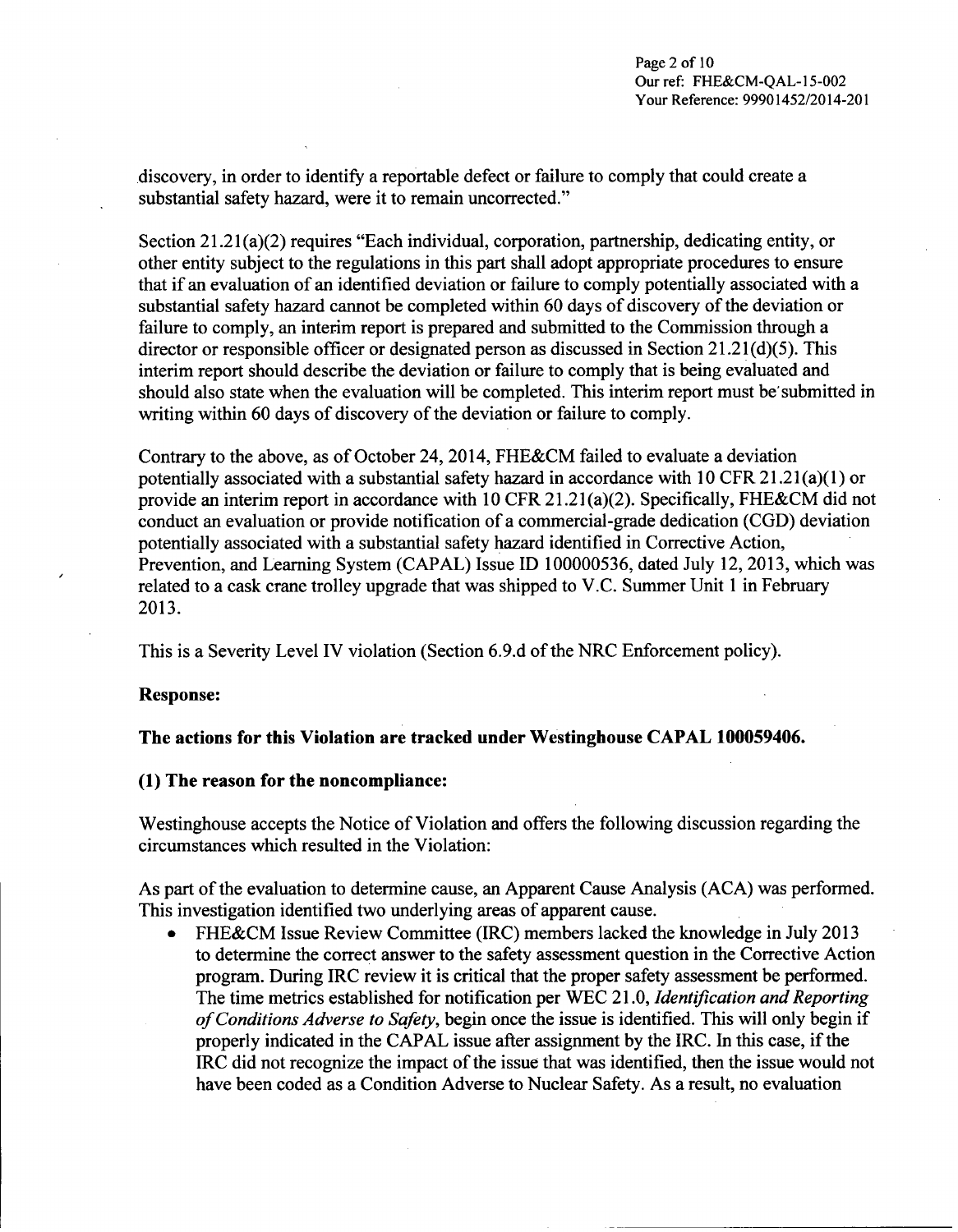took place. One contributing factor was the limited representation of Quality Assurance at the IRC during this timeframe. During July 2013, a transition was in place for FHE&CM Quality leadership. The Quality Manager abruptly resigned from Westinghouse during that month after returning to work from a lengthy absence. The interim replacement was not named until late in the month. Consequently, the Quality representation at the IRC consisted of only the Issue Screener.

\* WEC 18.1, *Internal Audits,* does not provide guidance to the audit team to evaluate findings as potential conditions adverse to nuclear safety. The internal audit procedure relies solely on the IRC to make this determination. There was a missed opportunity during the internal audit WEC-13-40 to identify this issue as a potential Condition Adverse to Nuclear Safety. Given the involvement of Westinghouse subject matter experts during the internal audit, it would have been beneficial for findings to be considered as potential Conditions Adverse to Nuclear Safety similar to how they are handled in the IRC. This would also help prevent 10 CFR Part 21 notification calendar erosion from the moment of discovery to the time the issue is entered by the Audit Team Lead.

### (2) Corrective steps that have been taken and the results achieved:

- **" V.C.** Summer Unit 1 customer was notified in writing by **FHE&CM** of the potential 10 CFR Part 21 condition. The customer was notified that the condition was under evaluation by Westinghouse. Engineering justification for the acceptance of the components in question was completed on November  $15<sup>th</sup>$ , 2014. A summary letter including this justification was provided to the V.C. Summer Unit 1 permitting the continued use of the components without restriction.
- **0** The 10 CFR Part 21 investigation was completed in accordance with WEC 21.0 by Westinghouse Regulatory Compliance. The investigation was completed on December **<sup>2</sup> "d,** 2014 including an extent of condition for previous shipments, including spare parts. The conclusion of the investigation is the condition was found not to be reportable under 10 CFR Part 21.
- Training was conducted by the Westinghouse Regulatory Compliance Manager for all FHE&CM employees on the requirements of 10 CFR Part 21 reporting and WEC 21.0. This training was conducted on August  $19<sup>th</sup>$ , 2014.
- **"** Training was conducted by the Westinghouse Regulatory Compliance Manager for the full FHE&CM management staff (IRC members) on the requirements of 10 CFR Part 21 reporting and WEC 21.0. This training was specifically targeted towards IRC members with an emphasis on the process by which an issue gets flagged for 10 CFR Part 21 evaluation and the vital role the IRC contributes to this process. This training was conducted on August  $19<sup>th</sup>$ , 2014.
- **"** A training course was provided by the J-E-T-S Quality Consulting group on July 2nd and July 3rd, 2014,for all FHE&CM Quality Engineers and Mechanical/Electrical Engineers involved with the development of Commercial Grade Dedication (CGD) procedures. This course provided the knowledge and skills needed to understand, interpret, and comply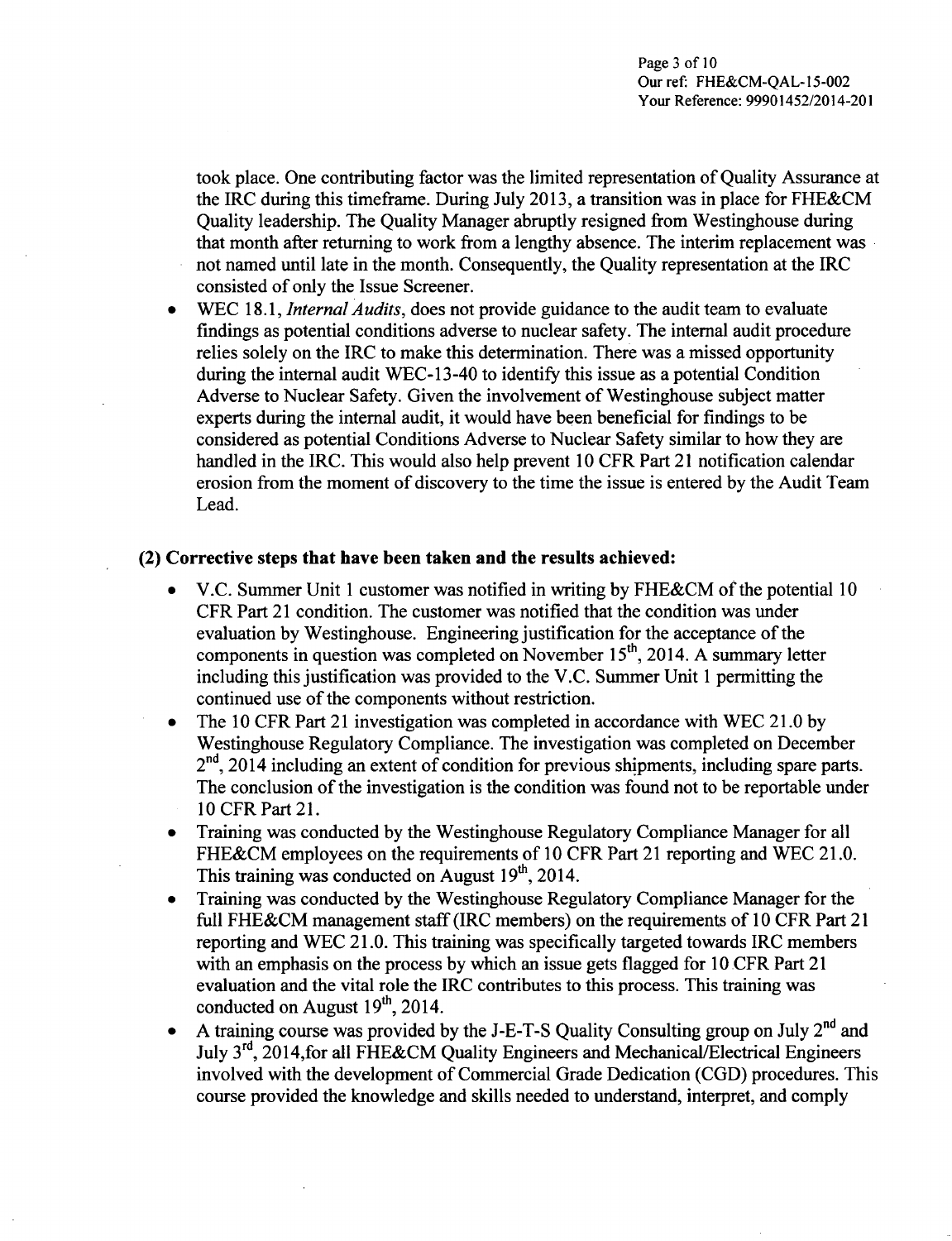with the requirements of 10 CFR Part 21. This included exercises to help interpret and apply these requirements in realistic situations as well as industry lessons learned.

- **\*** A review of CAPAL issues was conducted by the Westinghouse Global Corrective Action Manager. As part of this review, a specific emphasis was placed on unassigned (by IRC) issues that were marked for potential conditions adverse to nuclear safety by the issue submitter. This review identified one issue (100036553) that was unassigned after 43 days from CAPAL entry. Upon identification of this issue, it was assigned by the respective IRC and the issue was evaluated for Part 21 consideration. This evaluation has been completed and it has been determined that this issue does not meet the criteria for a condition adverse to nuclear safety. This issue was identified as part of the Apparent Cause Analysis as similar to the 100000536 issue in that there was a delay in identifying the need for Part 21 evaluation. A CAPAL issue has been entered to address the delay in assignment of the 100036553 issue.
- \* A CAPAL issue was entered to improve WEC 18.1, Internal Audits. The specific improvement targeted in this issue will be for an additional step to evaluate internal audit findings as potential conditions adverse to nuclear safety. This will add an additional layer of defense in identifying potential conditions that require evaluation for 10 CFR Part 21 applicability.

The training identified above was performed prior to the violation being identified by the NRC vendor inspection team. The internal training was requested by FHE&CM management to reinforce 10 CFR Part 21 awareness and requirements. The external training was requested by Westinghouse executive Quality management in an effort to re-baseline organizational understanding of the requirements. Since the timeframe that these trainings were completed, FHE&CM has shown a significant increase in the number of issues that have been identified for 10 CFR Part 21 evaluation. Starting in September 2014, thirteen CAPAL issues that have been identified by the IRC as requiring 10 CFR Part 21 evaluations. This increase in evaluations reflects an improved understanding of the fundamental requirements and a heightened awareness of the issues that potentially warrant an evaluation.

## **(3)** Corrective actions that will **he** taken:

- An extent of condition will be conducted on all FHE&CM CAPAL issues identified as Conditions Adverse to Quality (CAQ) over the past 3 years. These CAQ's will be reviewed to determine if the nuclear safety assessment has been identified correctly.
- **"** A training refresher led by the FHE&CM Quality Manager for all IRC members on the following topics: Conditions Adverse to Nuclear Safety assessments, WEC 21.0, Significant Conditions Adverse to Quality (SCAQ) criteria, and WEC 16.11 *(Issue Review Committee).*
- **"** A lessons learned communication shall be developed and distributed to all Westinghouse qualified audit team leaders. This communication will discuss the lessons learned from the Notice of Violation identified at FHE&CM.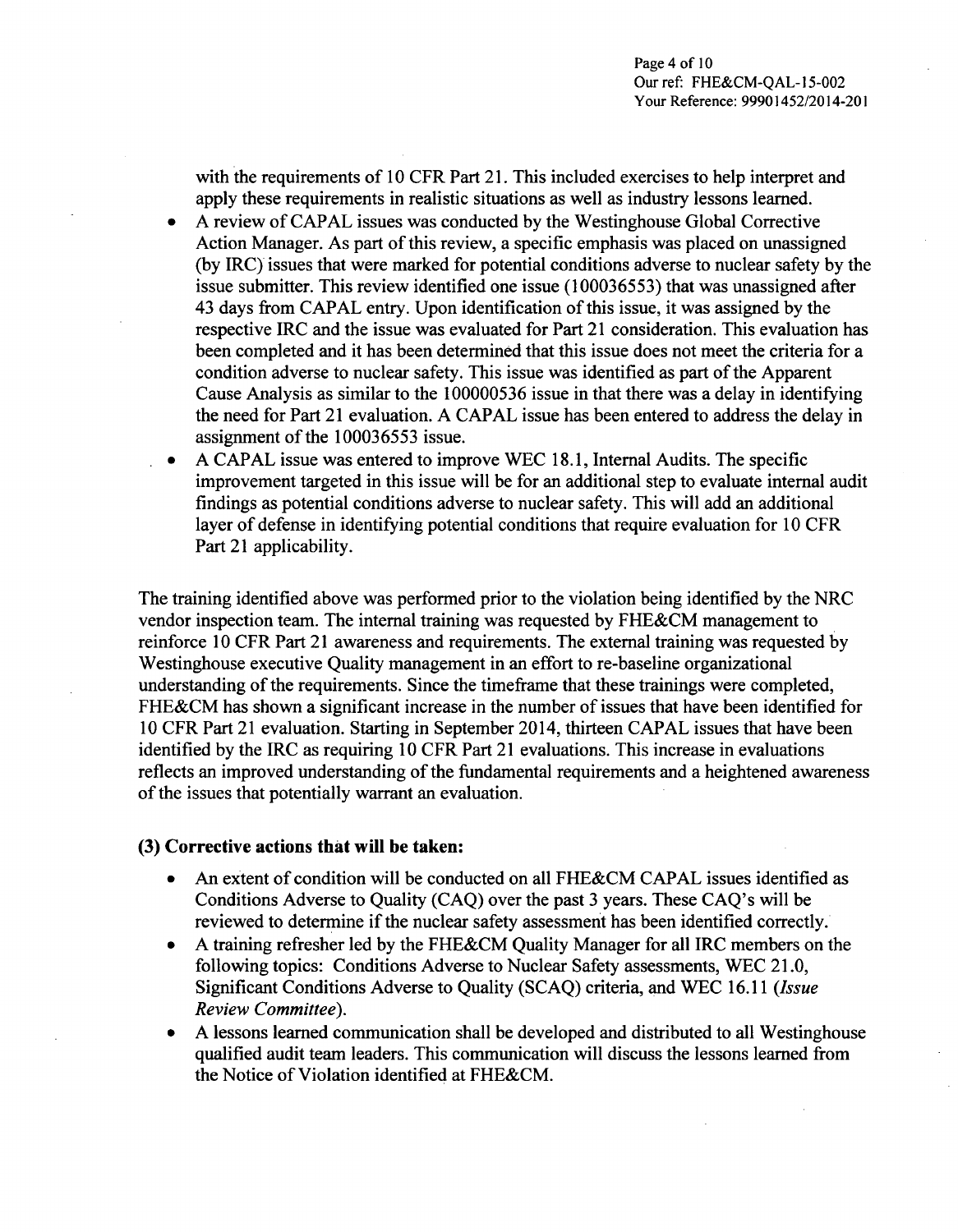#### (4) Date When Full Compliance will be Achieved:

Full compliance will be achieved utilizing the actions and commitments outlined above by April  $17^{th}$ , 2015.

#### Nonconformance 99901452/2014-201-02

A. Criterion XVI, "Corrective Action," of Appendix B, "Quality Assurance Program Criteria for Nuclear Power Plants and Fuel Reprocessing Plants," to Title 10 of the *Code of Federal Regulations* (10 CFR) Part 50, "Domestic Licensing of Production and Utilization Facilities," states, in part, that "Measures shall be established to assure that conditions adverse to quality, such as failures, malfunctions, deficiencies, deviations, defective material and equipment, and nonconformances are promptly identified and corrected. In the case of significant conditions adverse to quality, the measures shall assure that the cause of the condition is determined and corrective action taken to preclude repetition."

Section 5.5.1 of the Westinghouse Electric Company (WEC) Quality Management System (QMS), Revision 7, states, in part, that "Conditions adverse to the quality of items and services are identified, documented, analyzed, and corrected in accordance with established procedures." Section 5.5.3 of the WEC QMS, Revision 7, states, in part, that, "Quality data is analyzed for trends in items, services, processes, and systems that may require action to eliminate causes of potential conditions adverse to quality."

Section 7.6.1 of WEC 16.2, "Westinghouse Corrective Action Program," Revision 7.0, states, in part, that "The following timeliness expectations apply to all Level **I** Significance Issues, as well as to all SCARs [Supplier Corrective Action Requests], Trends and Level 2, Level 3, and Level 4 Significance Issues that are defined in the corrective action program database as CAQs [Conditions Adverse to Quality], customer identified, or Quality or EHS [Environment, Health, and Safetyl Controlled... Level  $1 -$  Issue closure due date  $-365$  days from Issue origination; Level  $2 -$  Issue closure due date  $-180$  days from Issue origination; Level  $3 -$  Issue closure due date - 180 days from Issue origination; and Level 4 **-** Issue closure due date - 120 days from Issue origination."

Section 7.11.1 of WEC 16.2, Revision 7.0, states, "Issues documented in the corrective action database shall be analyzed at least quarterly to identify potential adverse trends and cross-cutting deficiencies that require corrective action."

Contrary to the above, WFHE&CM failed to establish measures to assure that conditions adverse to quality were promptly identified and corrected, and for significant conditions adverse to quality, corrective actions were taken to preclude repetition. Specific examples include: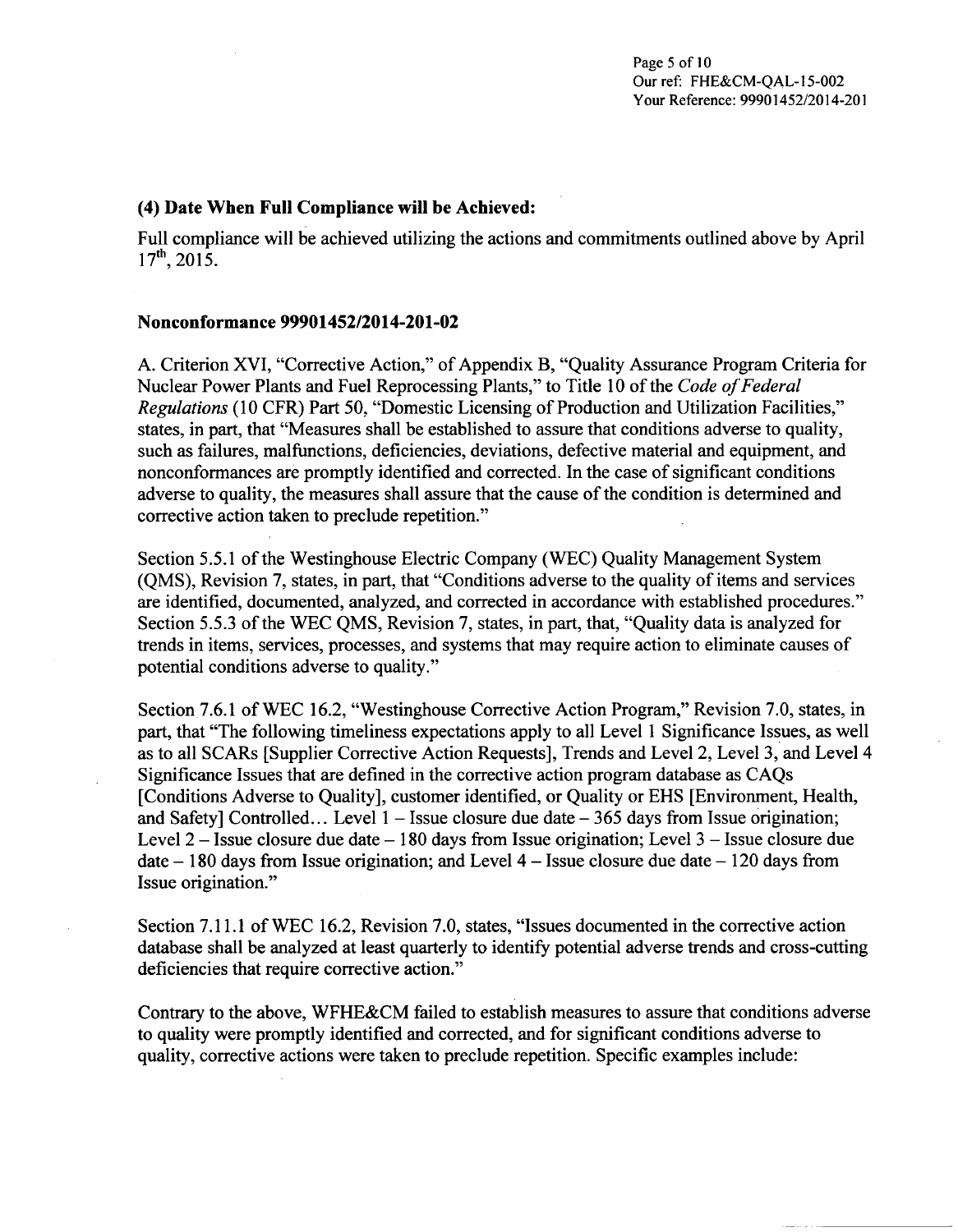- 1) As of October 22, 2014, 177 of the 386 issues in the Corrective Action, Prevention, and Learning System (CAPAL) database for WFHE&CM were past their due dates. The NRC inspection team found no objective evidence of due date extension approvals for these CAPALs, as required by WEC 16.2. Examples include: a. CAPAL Issue ID 100000228 - a Level 1 CAPAL that was 362 days past due b. CAPAL Issue ID  $100000508 - a$  Level 2 CAPAL that was 305 days past due c. CAPAL Issue ID 100010212 - a Level 4 CAPAL (with a potential Condition Adverse to Nuclear Safety) that was 53 days past due
- 2) Beginning with the first quarter of Fiscal Year 2014, WFHE&CM failed to analyze the corrective action database on at least a quarterly basis to identify potential adverse trends and cross-cutting deficiencies that require corrective action as required by Section 5.5.1 of the WEC QMS and Section 7.11.1 of WEC 16.2.
- 3) WFHE&CM failed to ensure that conditions adverse to quality related to commercial grade dedication were adequately corrected. CAPAL Issue ID 100000536, "Method 2 and Method 3 Dedication Noncompliances," was opened on July 12, 2013, with some corrective actions signed off as completed. However, as of October 24, 2014, those corrective actions were found to be inadequate because commercial grade surveys of the suppliers and evaluations of dedicated items were not being performed.

# Response:

## The actions for this Nonconformance are tracked under Westinghouse **CAPAL 100066598.**

## **(1)** The reason for the noncompliance:

As part of the evaluation to determine cause, an Apparent Cause Analysis (ACA) was performed. This investigation identified 3 underlying areas of apparent cause.

- Inconsistent oversight and emphasis of the CAPAL program. This area was identified by exploring why CAPALs were past due, why the CAPAL program was not being analyzed, and why issues with conditions adverse to quality had not been adequately corrected in a timely manner. The investigation found that competing priorities and lack of tracking/trending tools were not identified and corrected since oversight and emphasis of the CAPAL program was inadequate.
- Procedural weakness of changing Issue Owners of CAPALs. This area was identified by exploring why CAPALs were past due. The investigation found that many CAPAL issues had changed issue owners for several reasons and that a thorough turnover of the issues had not taken place. This left a gap for the new issue owner to attempt to figure out the status and direction of the issue.
- Inadequate validation of effectiveness of Issue Owner and Issue Screener training. This area was identified by exploring why CAPALs were past due and why the CAPAL program was not being analyzed. The investigation found that issue owners and issue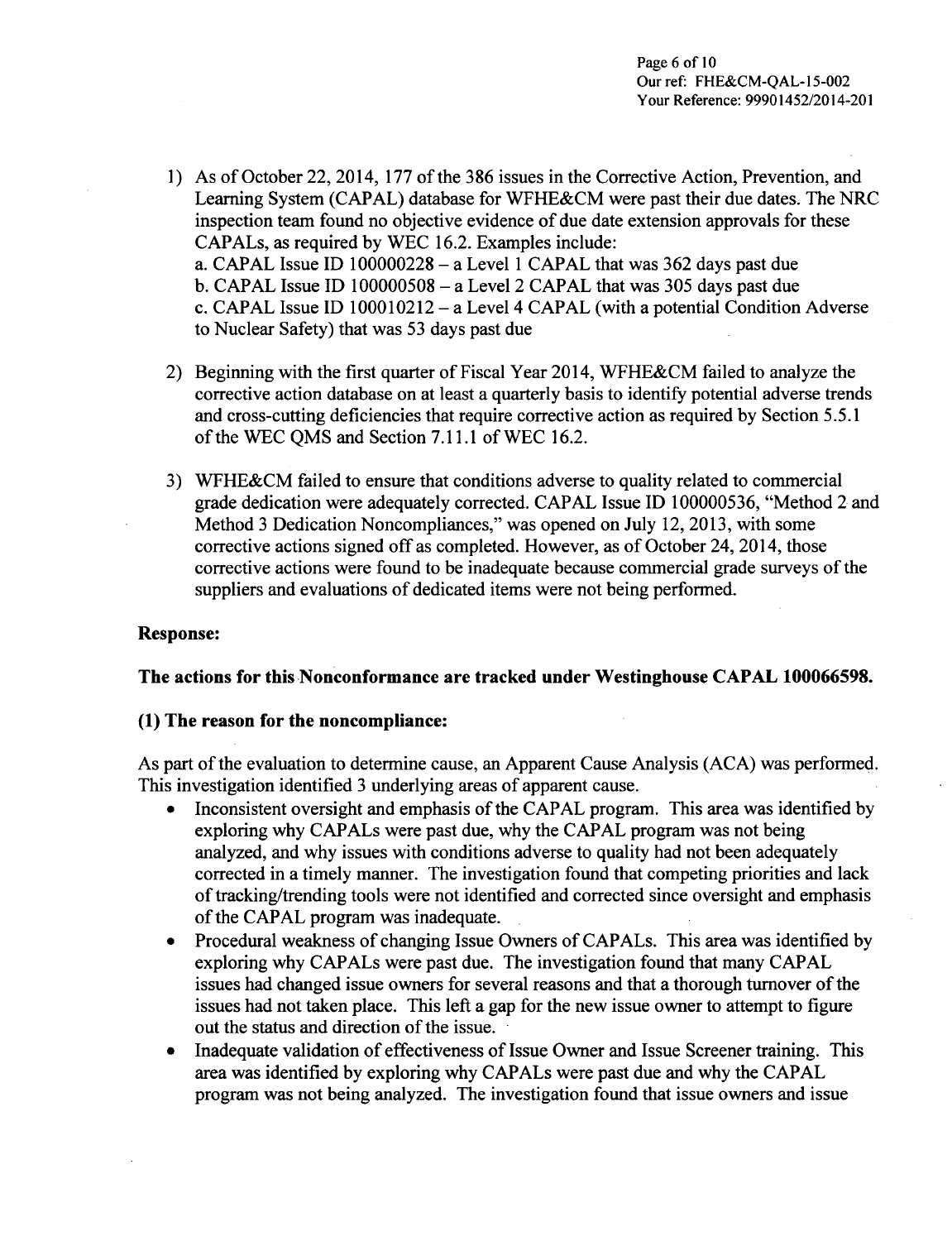screeners had been trained in accordance with procedures, however some issue owners and issue screener were unclear of their roles and responsibilities and did not fully understand how to navigate the CAPAL database. These conditions led to ineffective management of the issues and extended time commitments for on the job training and inadequate CAPAL program analysis.

## (2) Corrective Action steps that have been taken and the results achieved:

- **"** Westinghouse has taken action to reinforce the priority of maintaining our CAPAL program by bringing high visibility to the past due CAPALs. This is evidenced in the following:
	- o Executive review dashboards that are published for Westinghouse senior executives. This provides managers real-time data regarding CAPAL performance by their respective organizations. This includes high level trend data for customer/regulatory identified issues, 10 CFR Part 21 issues, delivered deficiencies, etc.
	- o Rollout of new enterprise reporting systems to provide all employees and managers with improved access of CAPAL performance and tracking.
	- o Implementation of an escalation process for IRC unassigned issues to provide improved oversight and limit the time delay in assigning issues
- Westinghouse FHE&CM personnel have brought closure to a significant number of the past due issues, and are trending in a positive direction. In the last four months of 2014, FHE&CM made the following performance metric improvements:
	- o Increase in issue closure timeliness of 22%
	- o Reduction in total open issues of 12%
	- o Reduction in total late issues of 27%
- Tracking/trending capabilities within the CAPAL database have been implemented.
- A self-assessment was performed in November 2014 by Westinghouse FHE&CM on the closure quality of CAPAL issues. The deficiencies noted in this self-assessment were documented in CAPAL and a stand down training with all Issue Owners was held to provide the lessons learned from this assessment.

# **(3)** Corrective steps that will be taken to avoid further violations:

- **\* A** continued focus on the health of the CAPAL program will be monitored by consistent tracking/trending reporting to the top levels of management within Westinghouse.
- Procedural guidelines will be developed to assure adequate and consistent turnover of information in cases where issue owners are changed.
- Identify and implement a robust system of validating issue owner and issue screener effectiveness of training.

# (4) Date When Full Compliance will be Achieved: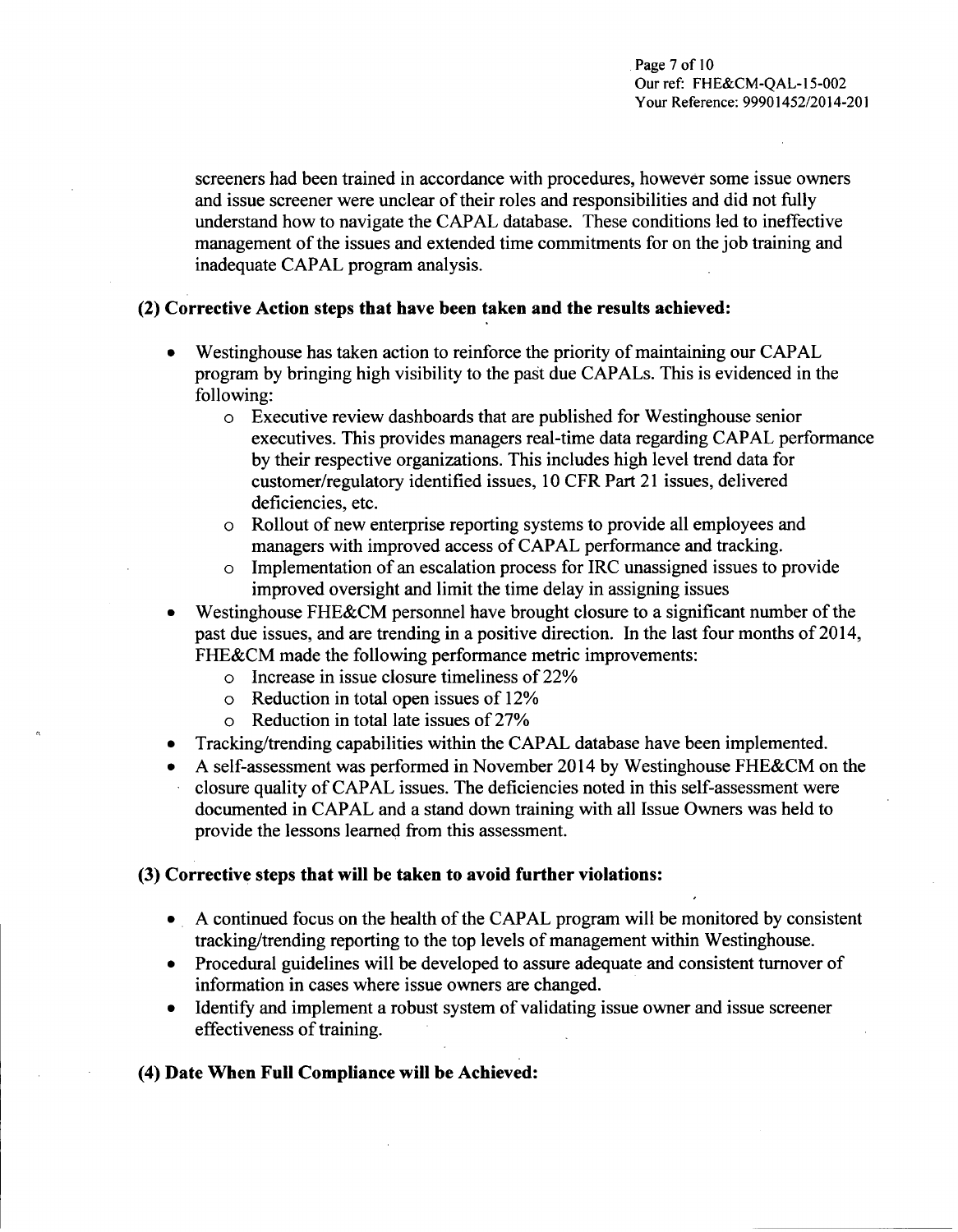Full compliance will be achieved utilizing the actions and commitments outlined above by June 26<sup>th</sup>, 2015.

#### Nonconformance 99901452/2014-201-03

Criterion XII of Appendix B to 10 CFR Part 50 states, "Measures shall be established to assure that tools, gages, instruments, and other measuring and testing devices used in activities affecting quality are properly controlled, calibrated, and adjusted at specified periods to maintain accuracy within necessary limits." WEC QMS commits to Regulatory Guide 1.28 which endorses American Society of Mechanical Engineers (ASME) NQA-1-2008 with 2009 Addenda. NQA- 1 section 303.2, states, in part, that "When measuring and test equipment is lost, damaged, or found to be out-of calibration, the validity of previous measurement, inspection, or test results, and the acceptability of items previously inspected or tested shall be evaluated." WEC 12. **1,** "Control of Inspection, Measuring & Test Equipment," Revision 4, states in part, that "IM&TE found to be out of tolerance shall be reported and dispositioned in the organization's specified reporting system (CAPAL) and/or WEC 16.2, "Westinghouse Corrective Actions Process." The Inspection, Measuring and Test Equipment (IM&TE) shall be evaluated within 30 days to determine the impact on the validity of previous uses, and the results of the evaluation shall be documented." Contrary to these requirements, as of October 24, 2014, WFHE&CM did not ensure that tools, gages, instruments, and other measuring and testing devices used in activities affecting quality were properly calibrated. Specifically, contrary to WEC 16.2, Revision 7.0, WFHE&CM failed to take corrective actions for 9 devices identified as out of calibration or broken during the last 2 years. These devices included a magnetic particle testing (MT) yoke, a thermometer, a surface probe, a gauss meter, inside diameter (ID) micrometers, a dynamometer, a torque tester and a crimper. Further, contrary to WEC QMS, Revision 7.0, WFHE&CM did not perform evaluations for the acceptability of previous measurement, inspection or test results.

#### Response:

#### The actions for this Nonconformance are tracked under Westinghouse **CAPAL** 100054629.

#### **(1)** The reason for the noncompliance:

As part of the evaluation to determine cause, an Apparent Cause Analysis (ACA) was performed. It was identified that the two following areas of weakness existed.

- There was a lack of knowledge and insufficient training of IM&TE controls as required by WEC 12.1 Rev 4.0, including the impact of out of tolerance IM&TE on past product.
- WEC 12.1 Rev 4.0 clearly states that a CAPAL is required for out of tolerance conditions; however it does not provide guidance on who is responsible for this action. A potential contributing cause is the absence of a site specific procedure or guideline.

#### (2) Corrective Action steps that have been taken and results of investigation: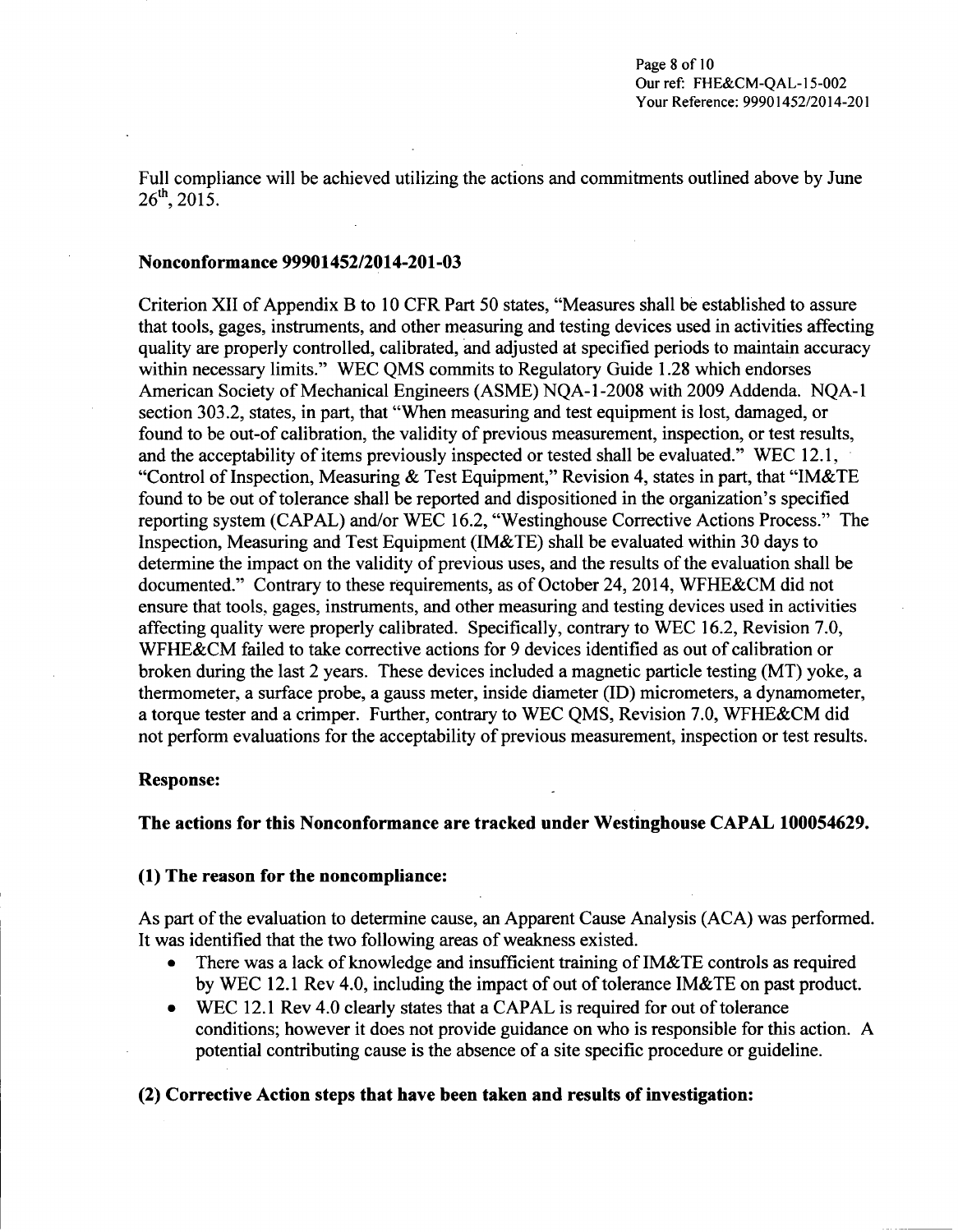CAPAL 100054629 identified the nine pieces of Measuring and Test Equipment (IM&TE) that were found during the inspection to have been out of tolerance at some point during manufacturing while being stored and used at the NuCrane Manufacturing facility. The IM&TE identified in the CAPAL were all either adjusted to bring them into calibration or taken out of service at the time the out of tolerance condition was identified, but there was no reporting of this condition per our procedure, WEC 12.1 Rev 4.0, "Control of Inspection, Measuring and Test Equipment". Since the out of tolerance conditions were not reported immediately, an extent of condition to determine if the quality of any components accepted by the IM&TE were affected was not initiated.

An extent of condition has been performed on each of the identified pieces of IM&TE that were found out of calibration to determine if these pieces were used to accept any components that are now invalid or indeterminate. Based on FHE&CM's 10 CFR Part 21 extent of condition evaluation, it has been concluded there was no deviation in a delivered basic component. The full extent of condition determined that the out of tolerance condition identified in the nine pieces of M&TE did not affect the quality of any components or assemblies.

Since October  $27<sup>th</sup>$ , 2014 four go-no-go thread gauges and one Dillon load cell were discovered out of calibration and needed replacement or repair. This was identified as part of FHE&CM's routine quality practices and not as a result of the extent of condition investigation. These pieces of IM&TE are listed below along with the associated CAPAL numbers that were entered. The extent of condition is currently underway for these items.

| 1. Dillion Load Cell, ID# 30006941   | CAPAL#100055686 |
|--------------------------------------|-----------------|
| 2. Thread plug gauge, $ID# 30002229$ | CAPAL#100060784 |
| $3$ Thread plug gauge ID# 30002214   | CAPAL#100060786 |

- $\frac{1}{2}$  aread plug gauge,  $1D\# 30002214$ 4. Thread plug gauge, ID# 30002212 CAPAL# 100060806
- 5. Thread plug gauge, ID# 30002216 CAPAL# 100060808

### **(3)** Corrective steps that will be taken to avoid further violations:

**A** new site specific Level 3 procedure is currently being generated to provide additional guidance of how **FHE&CM** will meet WEC 12.1 requirements. This procedure will provide additional clarity of who is responsible for submitting the CAPALs for any pieces of IM&TE found out of tolerance and the timeline to perform the extent of condition. Once this procedure is released the entire team at NuCrane will be re-trained on this procedure as well as WEC 12.1 including a review of action steps required to properly sign in and sign out IM&TE equipment as well as what to do when items are found to be beyond calibration date or in the case of the torque tester, when disagreement exists between tester and torque wrench being tested prior to and after use.

### (4) Date when the corrective action will be completed.